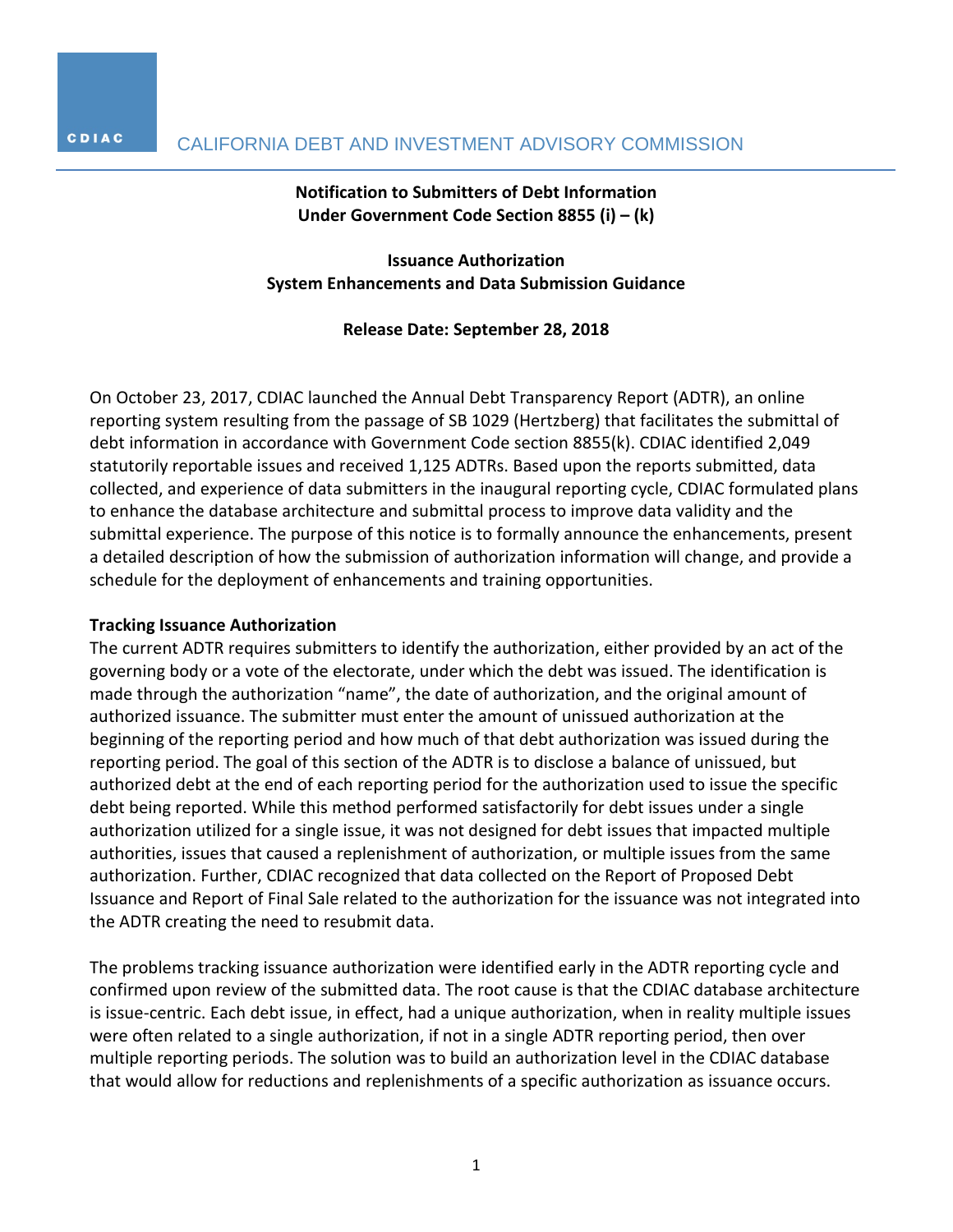## **System Enhancements**

The modification of the database architecture to develop the authorization level creates the opportunity to modify the collection of debt data in a manner that creates process efficiencies for data submitters and reduces the probability of capturing invalid data. Once deployed, submitters of debt data will experience the following enhancements and modifications.

## Authorization Information Submitted at Issuance

The authorization for a debt issuance will be reported first on the Report of Proposed Debt Issuance (RPDI). The authorization for a proposed issuance of general obligation bonds is currently reported on the RPDI, but this section will be modified to require the entry of authorization information for *all* debt issues, thus creating the data foundation for a simpler ADTR submission process. The issuespecific authorization data will be stored in the database and carried forward to the report of Report of Final Sale (RFS). Submitters will be able to either keep the authorization information they submitted on the RPDI, modify amounts reduced or replenished, select a different previously stored authorization, or create an entirely new authorization.

## Authorization Sections Expanded and Made More Flexible

The authorization sections will be expanded to allow submitters to indicate the amount the subject issue reduces the authorization or replenishes (adds back) an authorization. There will also be a check field to display the net effect of the issue on the authorization.

## Second Authorization Added

Up to two authorizations may be used for any specific issuance. Completion of Issuance Authorization 1 is required. Completion of Issuance Authorization 2 is not required, but is available for submitters that have an issuance that has an effect on two authorities. Following are examples of situations when the 2<sup>nd</sup> authorization field will be useful.

- The total issuance authorization for a single issue is derived from combining amounts from two different authorizations. Example: A \$20 million bond issuance draws authorization for \$8 million from 2008 Measure A and \$12 million from 2014 Measure D.
- Two authorities are required to issue and each is reduced by the total amount of a single issuance. Example: A \$5 million issuance of interim debt legally reduces the voter authorization under 2008 Measure H by \$5 million and also reduces the authorization from the governing body for the issuer's interim debt program by \$5 million.
- The subject issuance reduces the first authorization for the total issuance, but pays down or refinances debt issued under a second authorization; replenishing the amounts in one or both authorizations. Example: Building on the prior example, a long-term debt of \$10 million is issued reducing the authorization under 2008 Measure H. \$5 million of the long-term debt is used to pay-down \$5 million from the interim debt program that was charged against 2008 Measure H. Therefore, 2008 Measure H is replenished by \$5 million by the long-term issue, equating to a net reduction in 2008 Measure H of \$5 million. The authorization for the interim debt program will also be replenished by \$5 million.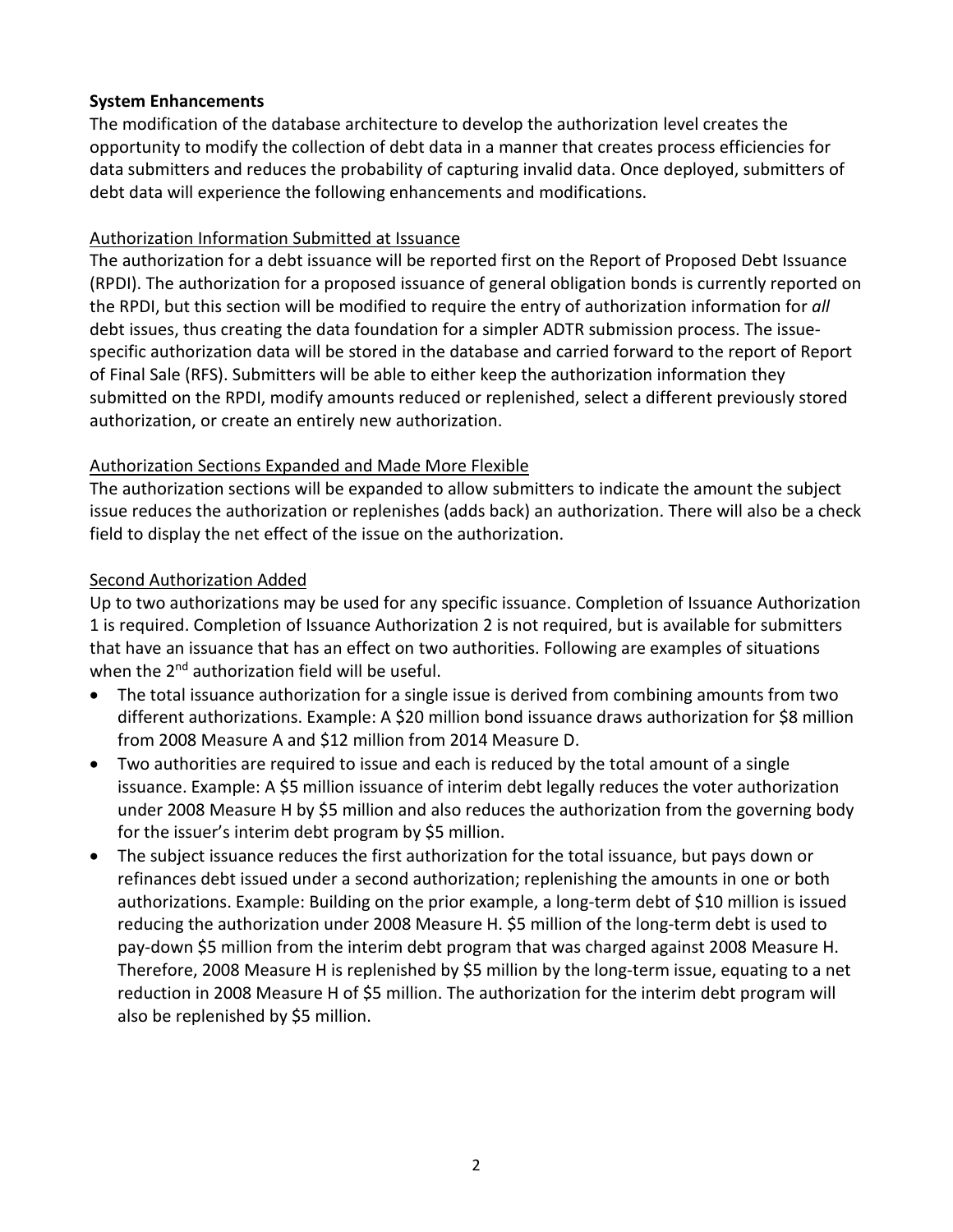# Authorization Data Carries Forward to the ADTR

The ADTR will not only be prefilled with totals from prior year ADTR submittals, but also prefilled with an aggregation of all data for the authorizations (up to two) that were affected by the subject issue. Submitters will no longer be required to add up all issuances under an authorization and report it on each ADTR that utilized that authorization. Only Debt Authorized at the Beginning of the Reporting Period (1<sup>st</sup> year filers, only), Debt Authorized During the Reporting Period, and Authority Lapsed will be submitted on the ADTR. All other fields in the ADTR authorization sections (1 and 2) will be prefilled with data aggregated from that which has been previously submitted to CDIAC. Of course, accuracy of the ADTR authorization sections will be entirely dependent upon timely and accurate submission of all CDIAC reports (RPDI, RFS, and ADTR).

## **Submission Process Modifications**

Advancing submittal of the ADTR authorization information to align with debt issuance, allowing submitters to indicate if an issuance affects more than one authorization, and providing the ability to establish whether the issuance caused the amount of an authorization to effectively decrease or increase create the opportunity to compile a more accurate ADTR and significantly simplify the submittal of authorization information. However, the enhancements will create changes in how and when authorization data is submitted. Following is a field-by-field description of the changes submitters will experience in each of the three reports.



### **RPDI Authorization Section**

### Field Nos.

1-3 The data submitted for Authorization 1 is that for the issuance's primary authorization. In the case of a refunding or revenue bond, this will be the resolution of the governing body. In a general obligation or Mello-Roos bond issue, for example, the authorization will be the election. The data submitted in these three fields combine to form the authorization identifier. The original authorized amount is typically the "not to exceed" amount provided in the authorization. Authorization date is the date of the resolution or election and must follow the MM/DD/YYYY convention. The authorization name is limited to 50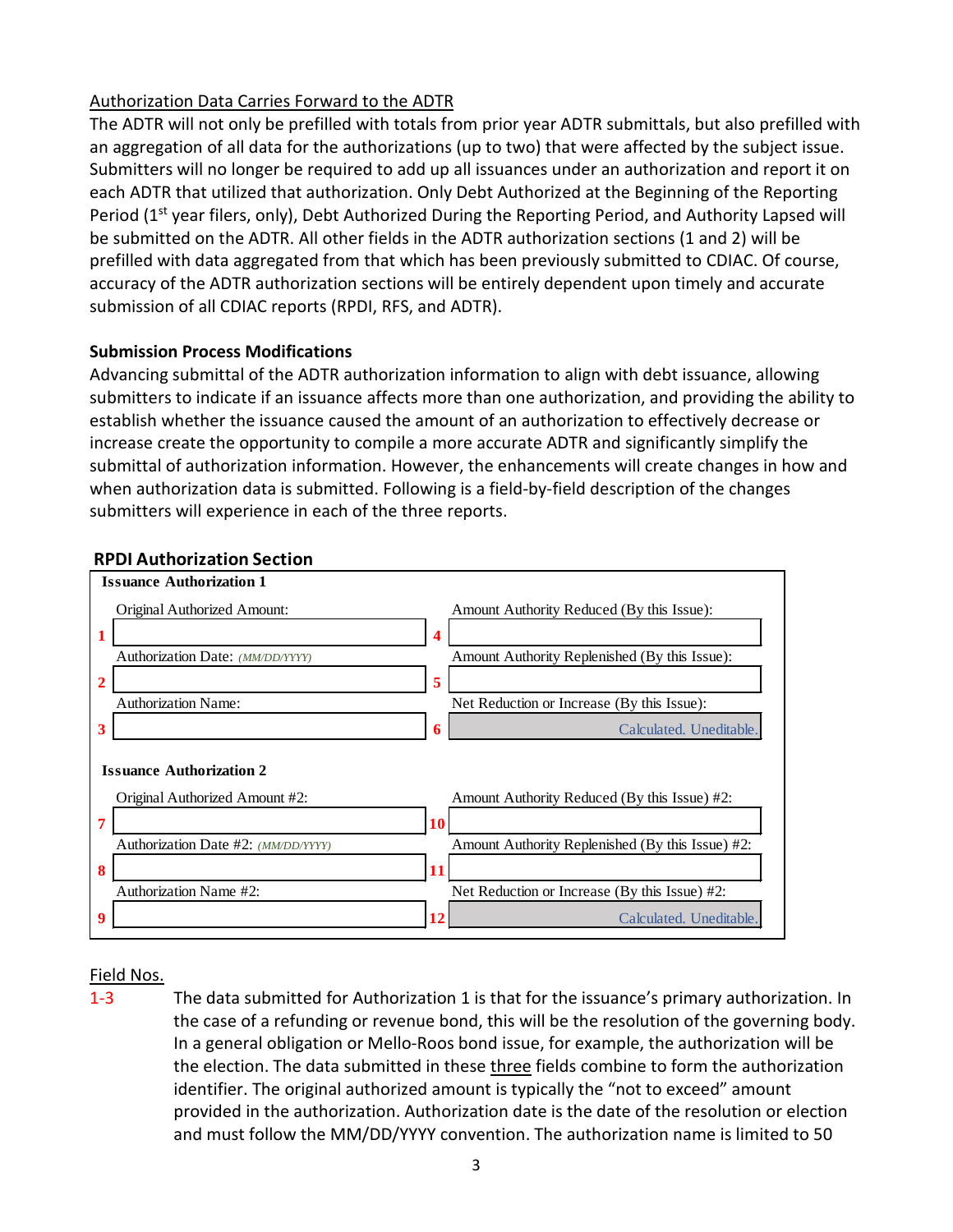characters and must conform to a few naming conventions. "Measure" will be fully spelled out followed by the capital letter and/or number. "Proposition" will be abbreviated to "Prop" followed by the capital letter and/or number. "Resolution" will be fully spelled out. Submitters are *required* to submit information for Authorization 1. The Report of Final Sale will allow for modification of Authorization 1 if information changes between debt proposal and issuance.

When the RPDI is submitted, CDIAC staff will cross-reference the authorization identifier with other authorizations of the issuer stored in the CDIAC database. If the authorization is already in the database, CDIAC will consolidate the records. If it is new, CDIAC will conform the identifier to the naming conventions and draw-in the new authorization record.

- 4 The number entered shall be the amount that the debt authorization is reduced by the specific issuance. Most often this will be the principal amount of the debt, but could be less than the total principal if the issue is drawing from more than one authorization.
- 5 Submitters will use this field to indicate if the issuance being reported causes the authorization to be replenished contemporaneously with the issue. As an example, this field may be used if all or part of a long-term issue being reported refinances or pays down all or part of a previously issued interim debt that utilized that same authorization for its issuance. This field should not be used for a permitted administrative increase that is not a direct result of the issue being reported. A number entered in this field will cause the balance of debt authorization to increase.
- 6 Net Reduction or Increase is a calculated field. It simply displays the net effect on the authorization of what was reported in  $4$  and  $5$ . A negative value, the most frequent result, indicates a net reduction in the authorization resulting from the issuance being reported.
- 7-12 The fields associated with Authorization 2 will function in the same manner as fields 1-6 under Authorization 1. Authorization 2 is *not* required, but provides the flexibility issuers may need to accurately reflect an authorization balance. There are many scenarios under which a submitter would complete Authorization 2. A few examples follow.
	- The primary authorization for a single debt issuance (CDIAC number) is derived from two separate authorizations – part of the principal goes to reduce one and the remaining principal to reduce the other. The two authorizations may be two different elections. Or, one authorization could be an election and the other a resolution, as in the case of a combination new money-refunding issue.
	- The issue reduces two different primary authorizations by the full amount of the issue. This circumstance could arise when interim financing legally reduces a voter authorization and at the same time reduces the resolution authorization for the interim financing program, both by the full amount of the issue.
	- The issue that is subject of the report and issued under the primary authorization pays down or refinances debt issued under a secondary authorization, replenishing the second authorization. This happens often when long-term voter authorized debt pays down commercial paper or a line of credit issued under a resolution.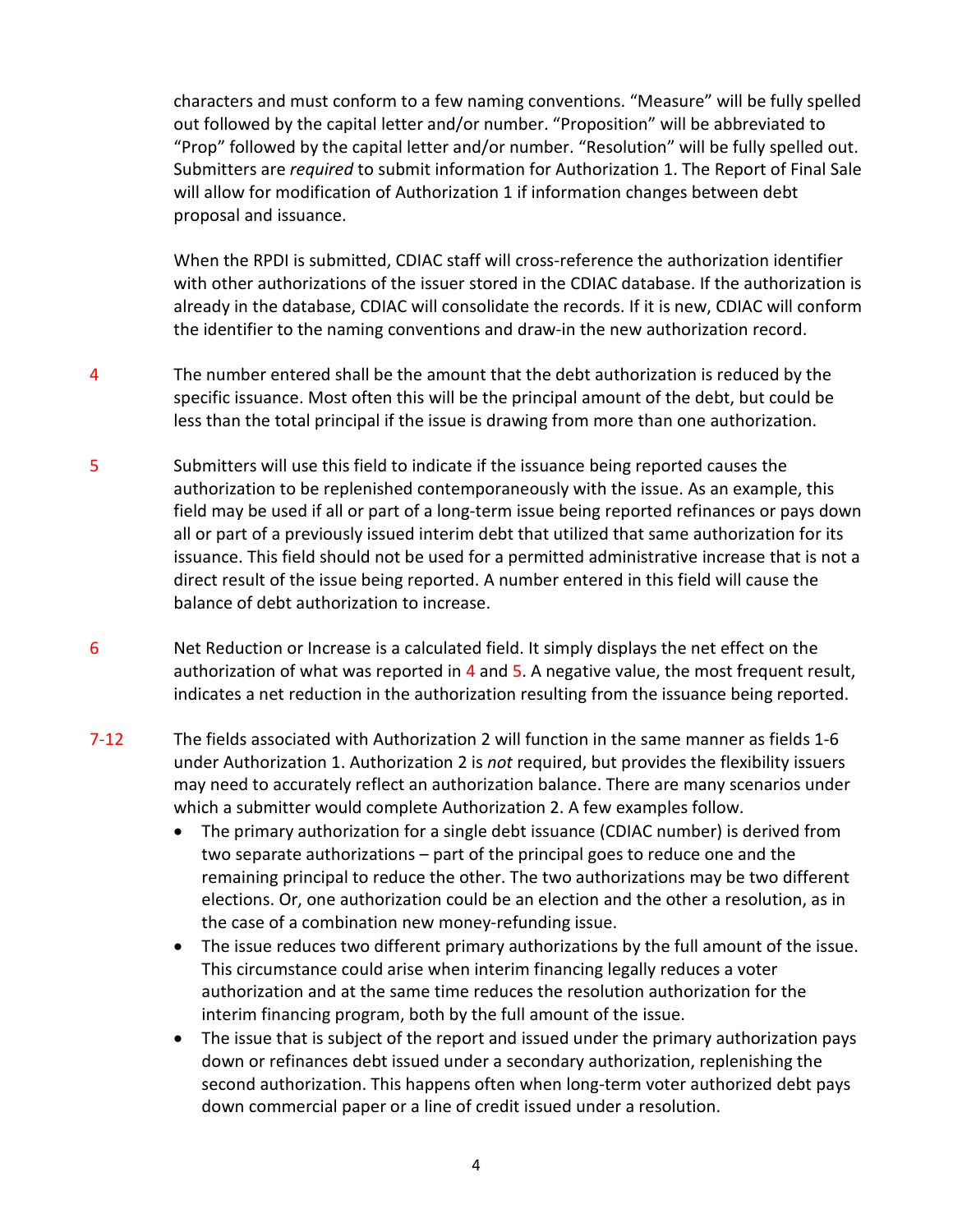Upon accessing the Report for Final Sale, submitters will find the authorization section completed with the data submitted on the RPDI including naming convention modifications made by CDIAC staff. If the information is correct, the entire section can be skipped over. If the information is not correct, submitters may edit the authorization section as described below.



## Field Nos.

15, 22 If the three fields (13-15 and 20-22) that make up the authorization identifier in either Authorization 1 or Authorization 2 indicate the incorrect authorizations, submitters will need to either select a different authorization or create a new authorization. The prefilled authorization identifiers are not directly editable. Submitters will select the pull down arrow in 15 or 22 and select from the pick list either one of the issuer's authorizations stored in the database or select "Other". If one of the authorizations from the pick list is chosen, fields 13-15 and 20-22 will populate. If "Other" is selected, submitters will have to complete the authorization identifier information in 13, 14 & 16 and/or 20, 21 & 23.

## 17, 18,

24, 25 Submitters will be able to edit the amount each authorization is reduced and/or replenished by the issue if there has been a change from the RPDI submittal to the RFS.

Upon accessing the Annual Debt Transparency Report for the reportable issue, submitters will find that the data from all issues that utilized the same Authorization 1 as the reportable issue will be aggregated. After completing the few remaining fillable fields, the section will present a complete report of the activity within the authorization during the reporting year and a reporting year-end unissued balance. If the reportable issue had an effect on a second authorization, Authorization 2 will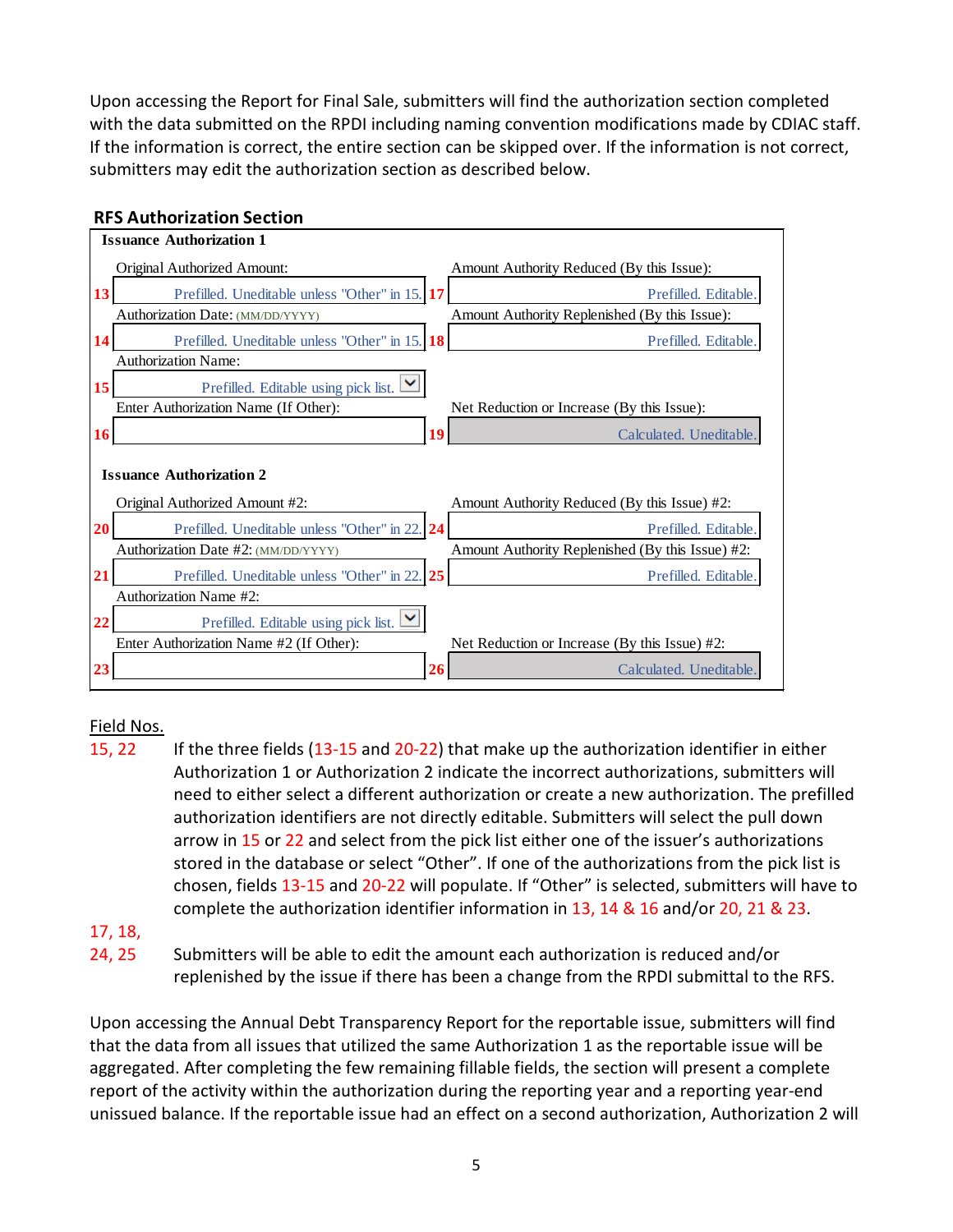also display with fields prefilled. There are, at most, only three fields in each authorization that must be completed.

# **ADTR Authorization Section**

| <b>II. Issuance Authorization 1</b>                              |                                    |
|------------------------------------------------------------------|------------------------------------|
| A. Original Authorized Amount                                    | Prefilled. Uneditable              |
| B. Authorization Date (MM/DD/YYYY)                               | Prefilled. Uneditable.             |
| C. Authorization Measure/Resolution Name and Number              | Prefilled. Uneditable.             |
| 27 D. Debt Authorized - Beginning of the Reporting Period        | Submitted on 1st year or prefilled |
| 28 E. Debt Authorized - During the Reporting Period              |                                    |
| F. Total Debt Authorized                                         | Calculated. Uneditable.            |
| G. Issuance Reported to CDIAC - During the Reporting Period      | Prefilled. Uneditable              |
| H. Replenishment Reported to CDIAC - During the Reporting Period | Prefilled. Uneditable.             |
| I. Debt Authorized but Unissued - During the Reporting Period    | Calculated. Uneditable             |
| 29 J. Authority Lapsed - During the Reporting Period             |                                    |
| K. Total Authorization Remaining - End of the Reporting Period   | Calculated. Uneditable.            |
|                                                                  |                                    |
| <b>Issuance Authorization 2</b>                                  |                                    |
| A. Original Authorized Amount                                    | Prefilled. Uneditable.             |
| B. Authorization Date (MM/DD/YYYY)                               | Prefilled. Uneditable.             |
| C. Authorization Measure/Resolution Name and Number              | Prefilled. Uneditable.             |
| 30 D. Debt Authorized - Beginning of the Reporting Period        | Submitted on 1st year or prefilled |
| 31 E. Debt Authorized - During the Reporting Period              |                                    |
| F. Total Debt Authorized                                         | Calculated. Uneditable             |
| G. Issuance Reported to CDIAC - During the Reporting Period      | Prefilled. Uneditable.             |
| H. Replenishment Reported to CDIAC - During the Reporting Period | Prefilled. Uneditable.             |
| I. Debt Authorized but Unissued - During the Reporting Period    | Calculated. Uneditable.            |
| 32 J. Authority Lapsed - During the Reporting Period             |                                    |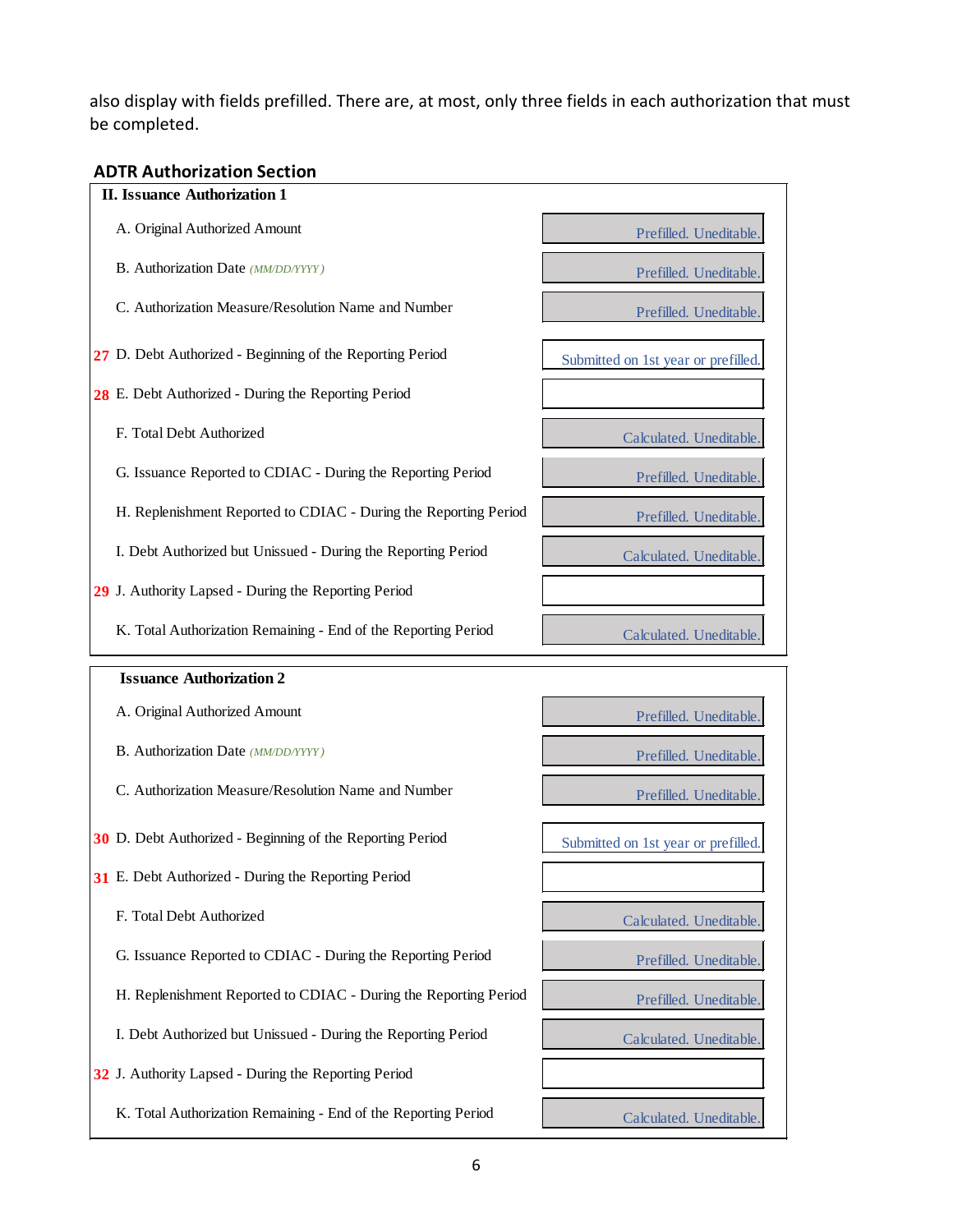## Field Nos.

- 27, 30 If this is the first time an ADTR has been submitted using the authorization in the report, the amount of debt authorized at the beginning of the reporting period (July 1 of the reporting year) must be submitted. Submission of this data is necessary because many ADTR reportable issues use authorizations that were used by issues that are not ADTR reportable. In these cases, the system is not able to calculate the first year balance in the authorization at the beginning of the reporting period. If it is not the first year an authorization has been reported in an ADTR, these fields will be prefilled with the yearend authorization remaining from the prior year ADTR.
- 28, 31 The data in these fields must be submitted. Most often it will be zero, but the field accommodates several scenarios when a non-zero entry will be necessary. First, when the Authorization Date is within the reporting period the entry will be the Original Authorized Amount. Secondly, some issuers have authorizations that allow for administrative increases based on specific conditions. Or, an issuer may pay down a line of credit or commercial paper with cash. These administrative actions and pay downs cause the authorized amount of debt to increase, but the increase it is not a result or contemporaneous with a specific issue of debt (i.e., not reported as replenishments in field 5). As a result, these increases are not captured in the database anytime during the reporting year except on the ADTR.
- 29, 32 The amount of an authorization that has lapsed during the reporting period must be reported on each ADTR that utilized the authorization. Lapses of authorization are only captured on the ADTR.

It is important to remember that if an authorization is used for multiple issues during the reporting year, the data entered in the fields for that specific authorization *must be the same* on each issue's ADTR.

Under the new database design, accuracy of the authorization data reported on the RPDI and RFS is critical. Issuers and those submitting reports on their behalf should carefully review the submissions and acknowledgement information as submissions are made. Use the data confirmation features of the RFS to ensure the accuracy of the data for each debt issue. If issuers and submitters are attentive to the accuracy of these precedent reports, the ADTR authorization section is designed to nearly complete itself.

In the event mistakes or inaccuracies are discovered on the ADTR authorization section, do not submit the report. Contact the CDIAC Data Unit to have corrections made in the database to allow those corrections to flow through to a revised ADTR. Submitters must wait at least 24 hours after corrections are made before the next attempt to file the ADTR can be made.